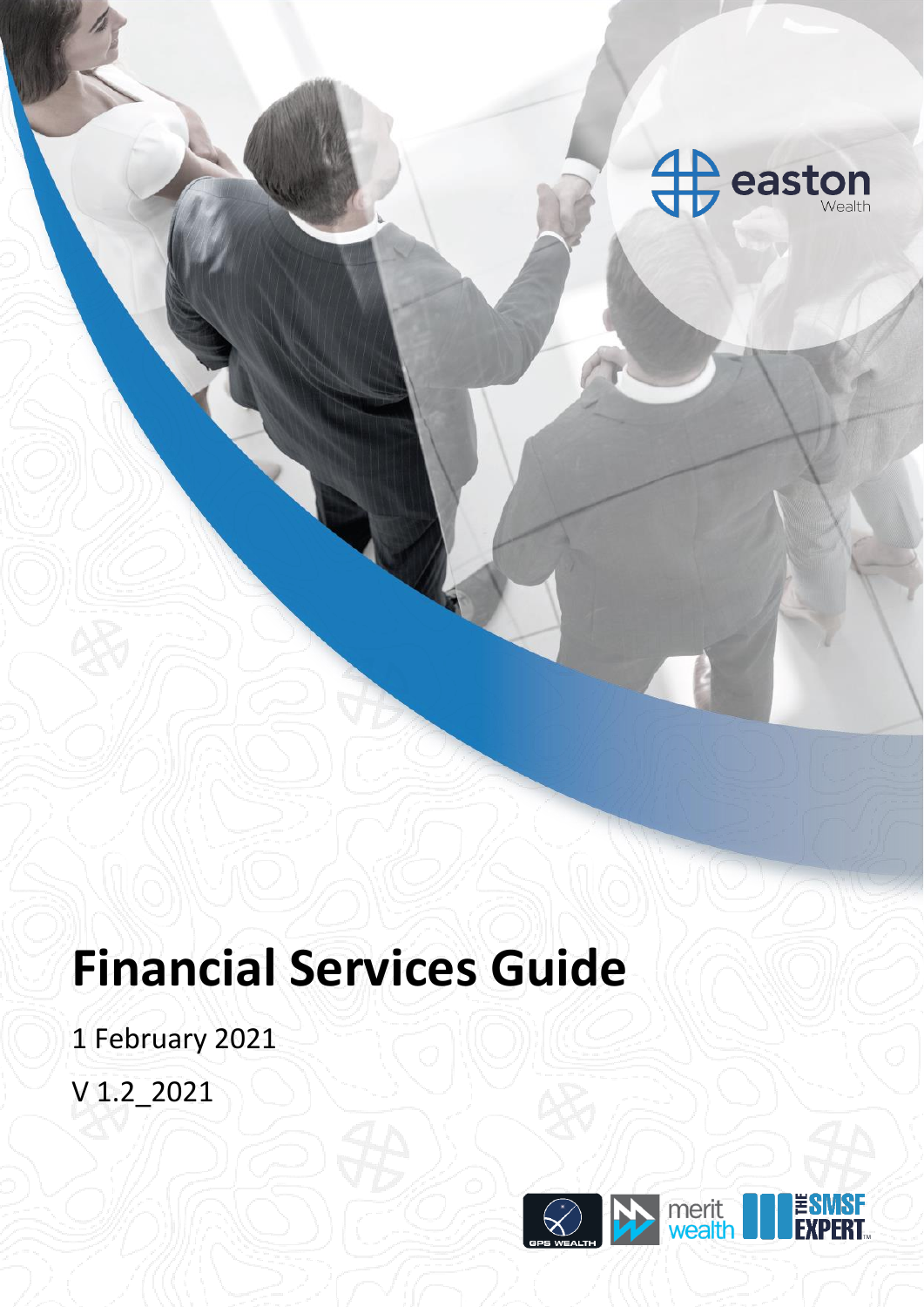

This Financial Services Guide (FSG) is an important document that outlines the type of products and services the licensed entities below are authorised to provide under their Australian Financial Services Licenses (AFSL). This FSG is provided by one of the following entities:

**Merit Wealth Pty Ltd |** ABN 89 125 557 002; AFSL 409361 (Merit); **The SMSF Expert Pty Ltd |** ABN 17 155 686 356; AFSL 445113 (SMSF Expert); **GPS Wealth Ltd |** ABN 17 005 482 726 AFSL; 254544 (GPS);

collectively referred to within this FSG as 'the Licensees', 'we', 'us', or 'our'. Where these terms appear in this document you should associate them with the Licensee who provided this FSG to you.

#### **The FSG contains information about:**

- who we are and how we can be contacted:
- the financial services that we provide;
- how we and other relevant parties are remunerated;
- when we provide those services;
- important matters relating to our relationships with third parties; and
- how to get details on our privacy policy.

## **Who are we?**

GPS, SMSF Expert, and Merit are wholly owned subsidiaries of ASX-listed entity Easton Investments Limited (ASX: EAS) (**Easton Wealth**).

The Licensees manage financial planners operating as authorised representatives of GPS, SMSF Expert, and Merit (collectively, '**Advisers**'). Under these arrangements the Licensees provide client engagement services, training, licensing, compliance, investment advice, and support services to the Advisers. The Licensees do not provide legal advice and we do not make any representations about the current or future value of any investments that you acquire, vary, or dispose of through us. You should always make your own enquiries.

Before seeking our financial product advice you may have a number of questions you would like to ask us. We provide you with this FSG prior to the provision of any financial product advice and we recommend that you read it as it contains answers to some of the questions you might have.

## **How to instruct us**

We expect that you will provide us with instructions in person, but you can also give us instructions via email. In some cases, we may require you to sign original documents (such as product application forms) or meet identification requirements.

We can be contacted at **GPO Box 4463, Sydney, 2001; Level 15, 115 Pitt St, Sydney 2000**; by phone on **02 80748599;** or via email as noted below.

| Merit:              | contact@meritwealth.com.au |
|---------------------|----------------------------|
| GPS:                | info@gpswealth.com.au      |
| <b>SMSF Expert:</b> | info@thesmsfexpert.com.au  |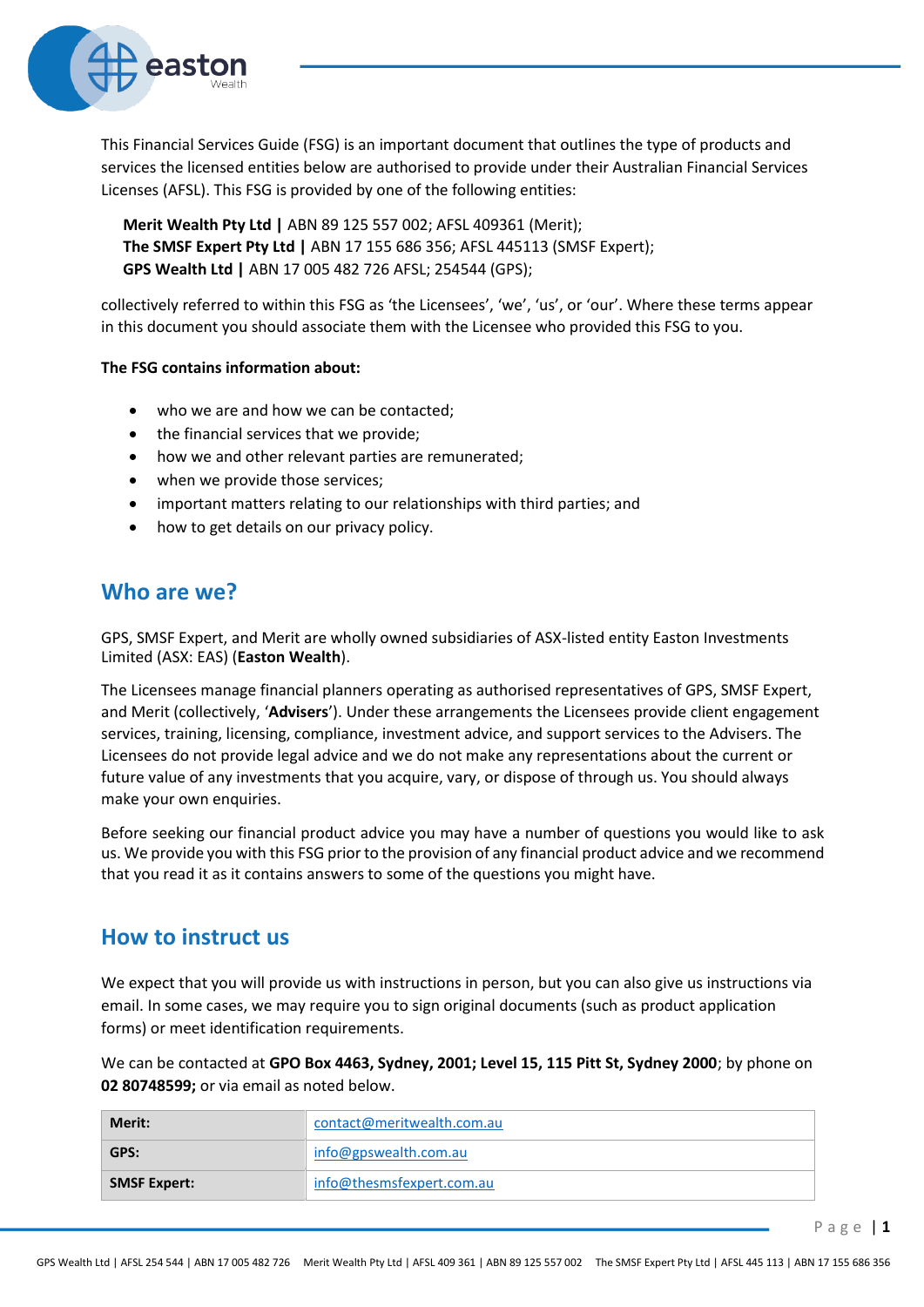

## **We are Not Independent**

Easton Wealth is part of Easton Investments Limited (EAS) group of companies. EAS has as a material shareholder, Hub24 Limited, a provider of investment and administration platforms. EAS also offers a series of managed accounts called CARE managed portfolios for which it receives fees. Easton Wealth also receives some commission in respect to insurance policies placed with various insurance companies. Each of these components restrict Easton Wealth from referring to ourselves as independent, impartial or unbiased.

## **Complaints**

We are committed to providing quality advice to our clients. This commitment extends to providing accessible complaint resolution mechanisms. If you have a complaint about any of our advice you should take the following steps.

#### **Contact your Licensee Representative:**

In the first instance please contact the Licensee representative who provided you with the particular service and tell them about your complaint. They will then try to resolve your complaint quickly and fairly.

#### **Internal Dispute Resolution:**

If you have raised your concern with your Licensee representative and the matter has not been resolved to your satisfaction, our Dispute Resolution Department can assist. There are three ways you can lodge your complaint:

| By telephone:         | Call 02 8074 8599, between 8.30am - 5.00pm Monday to Friday (AEST).         |
|-----------------------|-----------------------------------------------------------------------------|
| In writing (by mail): | Mail your written complaint to:                                             |
|                       | <b>Complaints Manager</b><br>Easton Wealth<br>GPO Box 4463, Sydney NSW 2001 |
| By email:             | complaints@eastonwealth.com.au;                                             |

Once you have contacted Easton Wealth, we will begin the process of investigating and resolving your complaint. Easton Wealth will endeavour to resolve your complaint quickly and fairly, generally within 5 business days. However, some complaints do take more time than others. We expect to resolve all complaints within 30 days. If we do not resolve your complaint within 30 days we will advise you of the reasons for the delay, your right to contact the Australian Financial Complaints Authority (AFCA) if you are dissatisfied, as well as AFCA's contact details.

### **External Dispute Resolution**

If you do not feel your complaint has been resolved in a satisfactory manner, or if you have not received a response after 30 days, you can lodge a complaint with AFCA. AFCA provides fair and independent financial services complaint resolution that is free for you to use.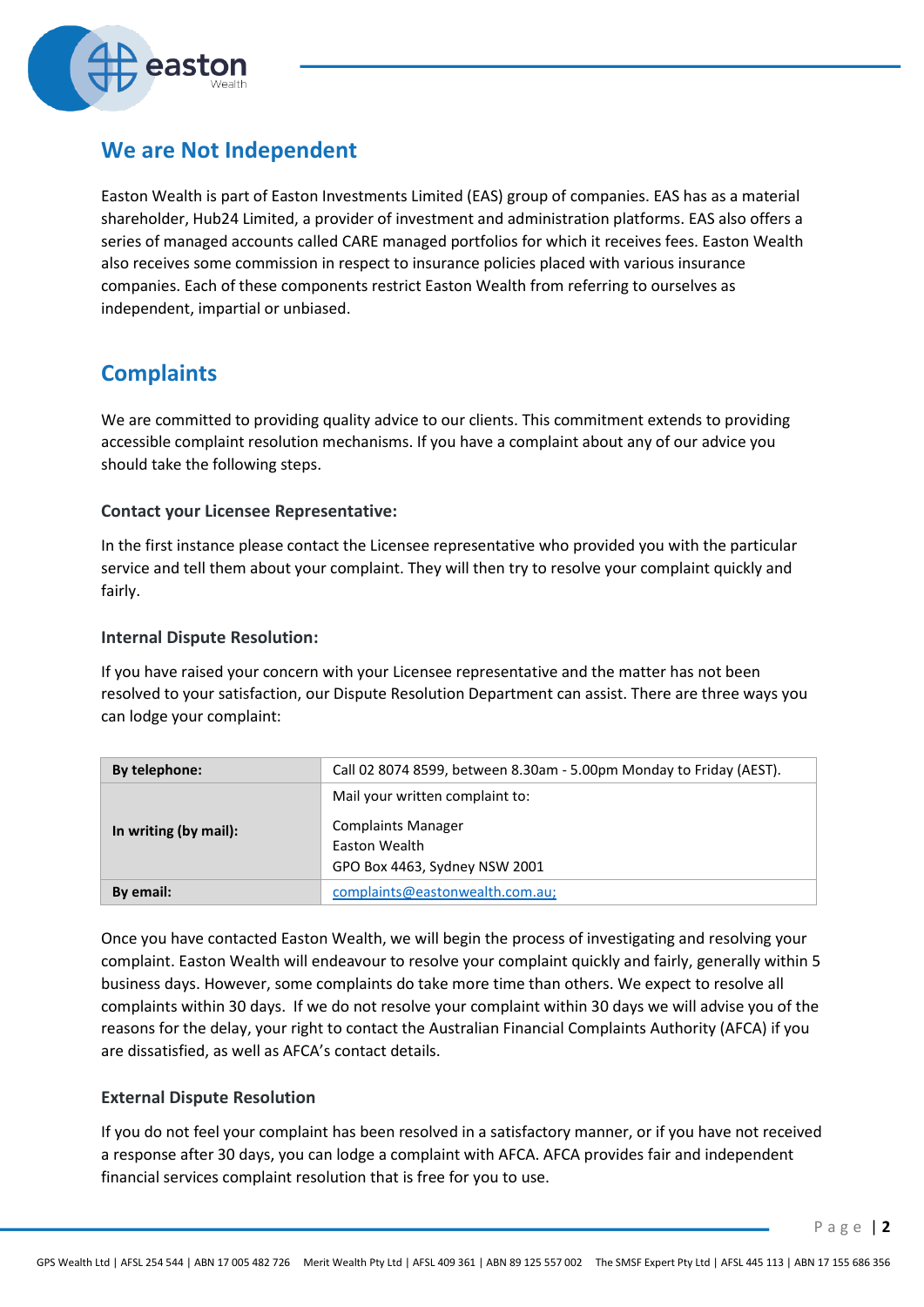

AFCA can be contacted as follows:

| By telephone:         | 1800 931 678 (free call)                                                    |
|-----------------------|-----------------------------------------------------------------------------|
| In writing (by mail): | Australian Financial Complaints Authority, GPO Box 3, Melbourne VIC<br>3001 |
| By email:             | info@afca.org.au                                                            |
| Website:              | www.afca.org.au                                                             |

The Australian Securities and Investments Commission (ASIC) also has a free call Info line on 1300 300 630 which you may use to make a complaint or obtain information about your rights.

You may also contact ASIC by writing to:

| In writing (by mail): | Australian Securities and Investment Commission<br>GPO Box 9827, Sydney NSW 2001 |
|-----------------------|----------------------------------------------------------------------------------|
| Website:              | www.asic.gov.au                                                                  |

## **What is our Advice Process?**

Our advice to you is principally about developing appropriate strategies to achieve your financial goals, taking into account your current circumstances.

The two types of advice that can be provided by our Advisers are:

- **Personal Financial Advice -** under Personal Advice we provide you with advice which takes into account your personal objectives, goals, financial situation, and needs. Where we provide you with Personal Financial Advice we will provide you with an advice document.
- **General Financial Advice -** General advice does not take into account your personal objectives, goals, financial situation, or needs. Where we provide you with General Financial Advice we will not provide you with an advice document.

Our Advisers meet strict education and training requirements and are supported by a team of investment and product specialists.

We will be responsible to you for any financial product advice services that your Adviser provides.

We do not guarantee the performance of any investment product, nor are we liable in any way for shortfall or loss of any kind (whether direct or indirect and whether reasonably foreseeable or not) arising out of the default by any other client or dealer, or any other person (whether by contract, indemnity, negligence, fiduciary duty, or otherwise), except to the extent required by law.

# **What Financial Products and Services are we Authorised to Provide Advice on?**

We act for you when giving advice and arranging financial products.

Both **Merit and GPS** are authorised to provide financial product advice on, and deal in, the following classes of financial products: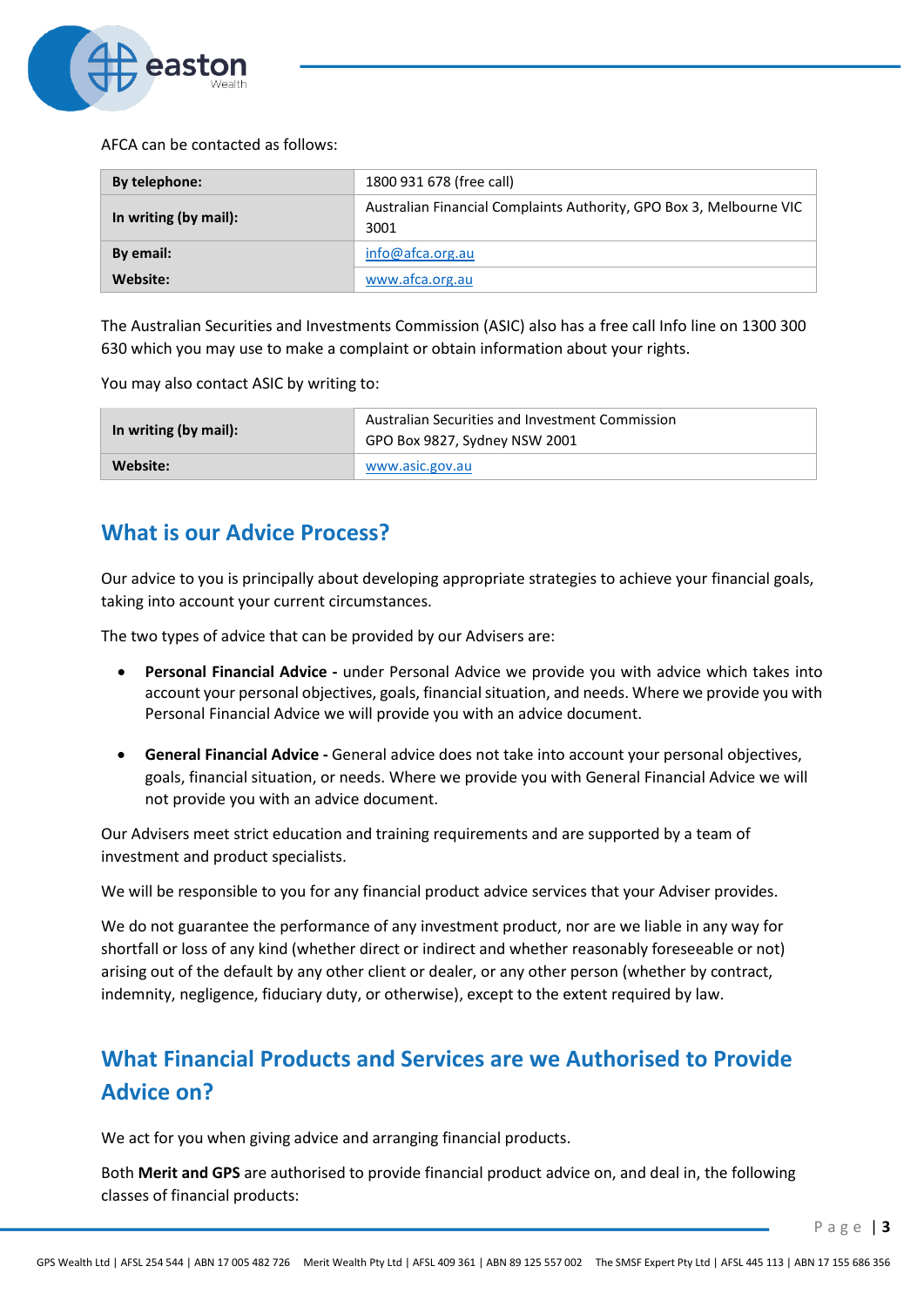

- Basic deposit and payment products;
- Retirement savings accounts;
- Government debentures, stocks, or bonds;
- Securities, which includes shares and debentures:
- Life products, including investment life products;
- Standard margin lending facilities;
- Interests in managed investment schemes, including investor directed portfolio services ('IDPS' or 'Wrap'); and
- Superannuation and self-managed superannuation funds.

**SMSF Expert** is authorised to provide retail client financial product advice on:

- Superannuation, limited to:
	- o self-managed superannuation funds;
	- $\circ$  customers who are existing holders of a superannuation product, but only to the extent required for making a recommendation for the establishment of a self-managed superannuation fund and providing advice to the person on contributions or pensions under a superannuation product;
- basic deposit and payment products;
- general insurance products;
- life products, including investment life products; and
- simple managed investment schemes and securities, which includes shares and debentures.

SMSF Expert is authorised to arrange for another person to deal in by issuing, applying for, acquiring, varying, or disposing of superannuation financial products, limited to self-managed superannuation funds for retail clients.

Our internal investment team, supplemented by external experts, provides financial product research, which is used to carefully select and maintain an extensive list of approved products ('**APL**') for our Advisers to use when providing personal advice. We will predominantly recommend products on our APL, but may, dependent on particular circumstances, include investigating and recommending products which are not on the APL.

#### **Important Note**

Individual GPS and Merit Wealth Advisers may only be authorised to provide advice in some of the above areas. Please refer to your Adviser's Authorised Representative Certificate, which sets out those areas in which they are authorised to provide advice.

## **Other Services**

Some Advisers may provide services other than financial product advice services, through separate business arrangements to their financial planning businesses. This may include, for example, accounting or legal advice, or advice in respect of real estate investments or lending products.

These other services are not provided under the Licensees' AFSLs and the Licensees do not train, support, or supervise the provision of these other services and have no responsibility in relation to those services.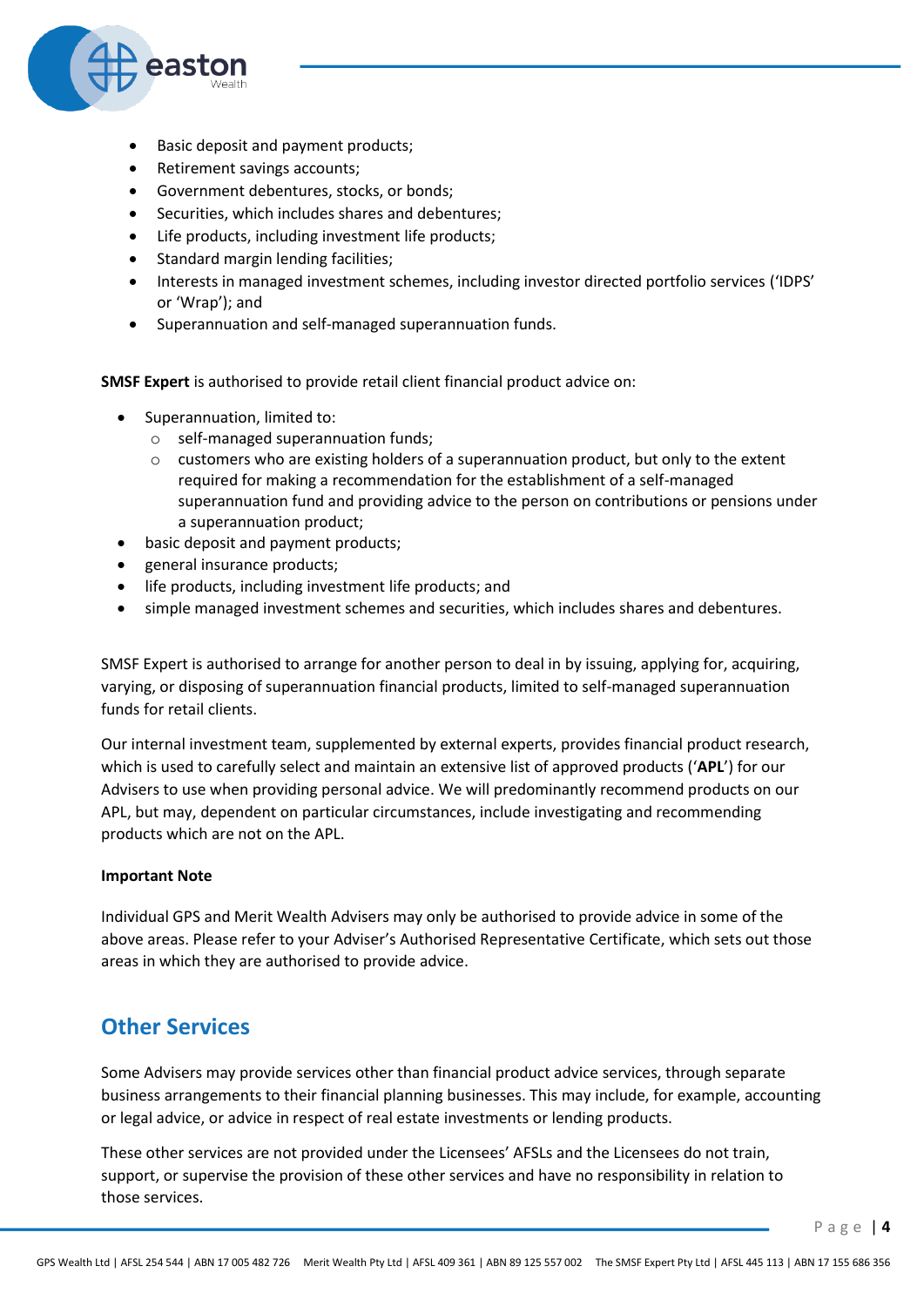

Examples of the services for which the Licensees are not responsible include, but are not limited to:

- General insurance services (for example, car insurance);
- Real estate and direct property advice;
- Taxation services, such as completion of tax returns;
- Accounting and audit services;
- Legal services;
- Consulting services; and
- Administration and compliance of self-managed superannuation funds.

## **How do You Pay for Our Services?**

We will discuss and agree our fee structure with you before we provide you with services. We provide ongoing services in addition to advice.

Details of fees, commissions, or other benefits that we are entitled to receive in relation to a specific financial product recommendation will be disclosed to you in dollar and percentage terms in an advice document, if known at the time. In circumstances where an amount or percentage is not known at the time of providing advice, an estimate will be provided at the time.

Our fees are invoiced to you directly. All fees relating to financial advice provided to you are payable to your Licensee, who may pass up to 100% of those fees onto your Adviser.

The fee rate ranges vary, depending on the complexity and nature of the work undertaken and type of advice provided. You may request further details of the fees.

If you elect to receive ongoing advice services from your Adviser, fees are applied based on the desired frequency of contact with your Adviser and the complexity of your circumstances. These fees may be a fixed dollar amount or an asset-based fee. The fixed fee typically ranges between \$2,000 and \$15,000 per annum, while the asset-based fee will generally not exceed 1.1% per annum (inclusive of GST) of the total value of your portfolio. We do not charge asset-based fees in respect of assets acquired using borrowed funds.

In some cases, fees may be charged based on an hourly rate. In such a case you can expect to pay up to \$660 per hour (inclusive of GST). Where we receive commission in respect of placement of insurance, we will receive an upfront commission of up to 60% of the initial premium, and ongoing commission of up to 20% of renewal premiums.

Your Adviser will be able to explain how this fee has been calculated. However, in some circumstances and depending on the complexity of the advice being sought, a fee may be charged that falls outside of this range.

Other fees and charges may be payable by you to the product provider depending on the recommendations in the Statement of Advice (SOA). These fees might include administration fees, investment fees, establishment fees, and other charges levied by the product provider. These fees and charges will be disclosed in their Product Disclosure Statements (PDS) or other documents provided to you.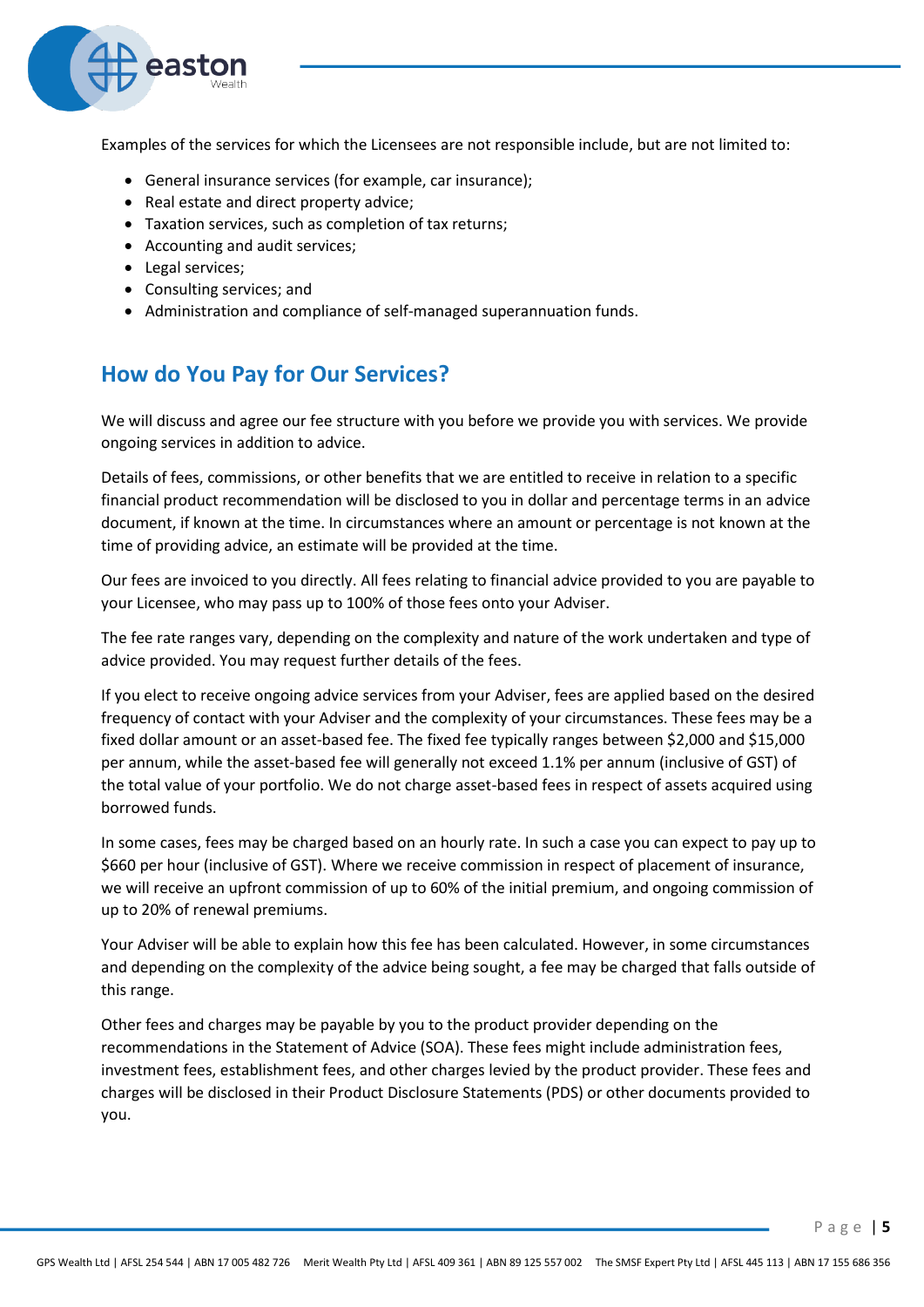

## **Other Product Provider Payments**

#### **CARE Managed Accounts**

Easton Wealth and/or the Licensees will receive fees for the provision of investment advice in their role as investment adviser to the CARE investment process (please contact your Adviser for more details of our CARE investment process). Any such fees will be outlined in the SOA, should it be applicable, and relate to the work done by the Licensee's Investment Committee in maintaining the CARE portfolios. The CARE Portfolio Management fee is 0.297% (inclusive of GST) of funds invested as part of CARE. For example, if your account balance in the CARE Managed Account facility was \$100,000, the fee would be \$297 (inclusive of GST) for that year.

## **What Other Remuneration may be Paid to Your Licensee?**

We and our Advisers may receive some or all of the following types of remuneration, in addition to the remuneration disclosed above, in recommending strategies which will be outlined in your SOA:

#### **Initial and Ongoing Commissions or Payments for Investments**

Commission-based remuneration for the placement of investment products is no longer allowed. All remuneration must be fee based and agreed between you and your adviser.

#### **Referral Arrangements**

Under the FASEA Code of Ethics your Adviser is not permitted to directly receive any referral fees for acting on your behalf. Referral fees may, however, be paid to your Adviser's employer, or your Licensee.

We will also not refer to a third party, or provide advice, in circumstances where there is a conflict of interest, unless it can be shown that this course of action is demonstrably in your best interest, and with your prior informed consent. If there is a conflict of interest such that it is not demonstrably in your best interest, then we will decline to provide that advice. We require all of our Advisers to conduct due diligence on referral partners to ensure that referral partners are only recommended where they meet this requirement.

# **Other Relationships Which Might Influence Easton Wealth in Providing Financial Advice Services**

#### **Hub24**

Easton Investments Limited (Easton), an ASX listed company, is the owner of GPS Wealth, Merit Wealth and SMSF Expert. Hub24, a platform provider, has a material shareholding in Easton.

The Hub24 platform is on both the GPS Wealth and Merit Wealth APL and both GPS Wealth and Merit Wealth advisers do recommend Hub24 when it is appropriate and in a client's best interests. This creates a potential conflict of interest for both GPS Wealth and Merit Wealth, which must be managed.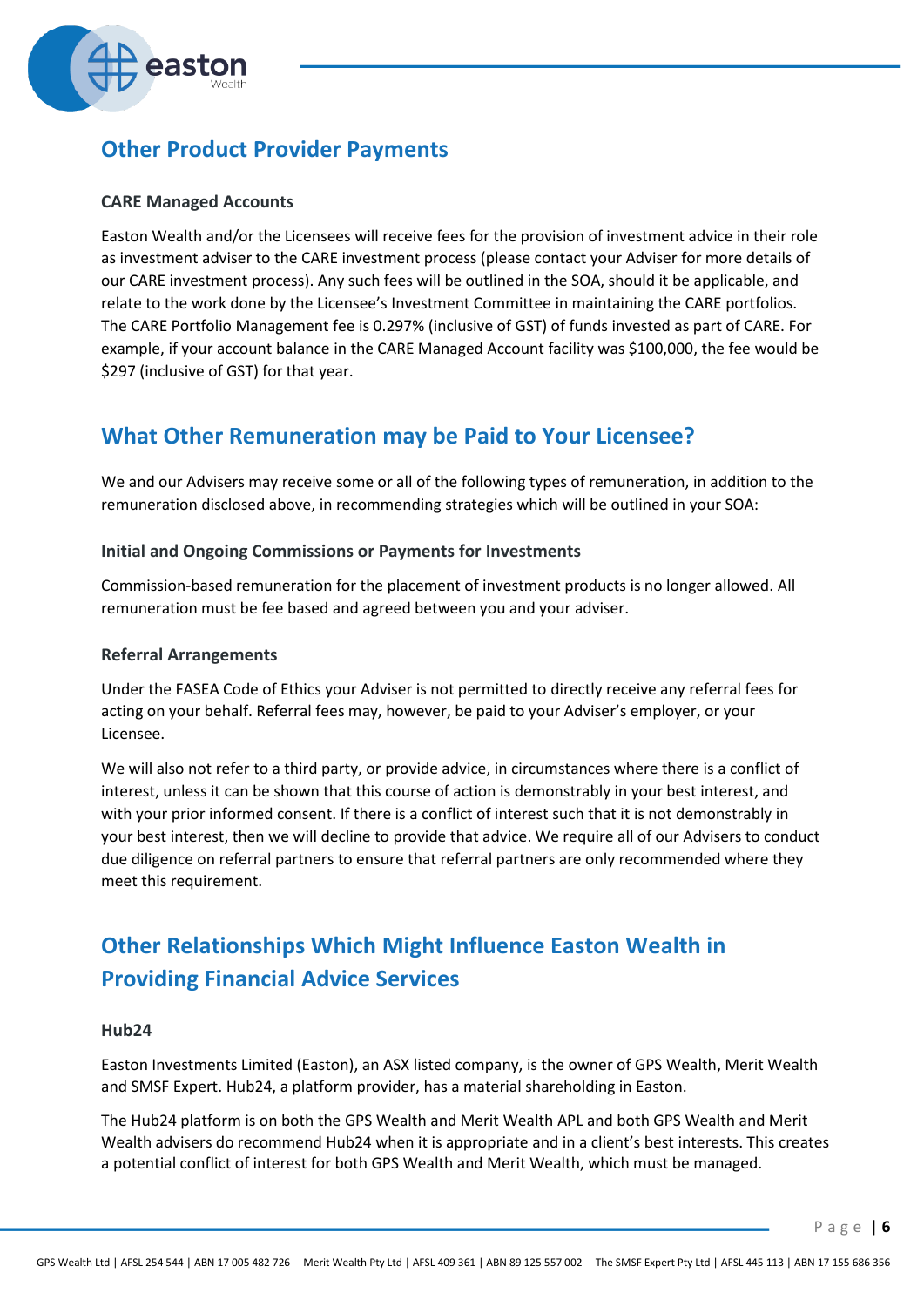

Importantly, no GPS Wealth or Merit Wealth adviser or practice is under any incentive, sales target, or obligation to recommend the Hub24 platform.

This conflict is managed by ensuring that any advice provided to you is demonstrably in your best interests and appropriate for your needs, objectives, and circumstances.

#### **Alternative Remuneration**

In accordance with industry requirements and the law, the Licensee and your Adviser each maintain an Alternative Remuneration register that contains information about any alternative forms of payments or benefits over \$100 that may be received (e.g. tickets to events and conferences). If you wish to inspect the Alternative Remuneration register or ask any questions about this, please ask your Adviser.

Your Adviser may not receive one-off benefits in excess of \$300 per annum from any individual service provider, or benefits that exceed \$300 per annum for a series of benefits from the same provider.

#### **Professional Development Education Support**

The Licensee may receive funds for education support from various product providers. Funds associated with this support must be used in the education and training of advisers.

## **Professional Indemnity**

Each Licensee holds a professional indemnity (**'PI'**) insurance policy, which complies with the requirements for compensation arrangements under the Corporations Act (subject to its terms and conditions), covering claims relating to the professional services provided by the Licensee and the Advisers.

Each Licensee's PI insurance policy covers advice in relation to professional services provided by Advisers while authorised by the Licensee, even where that representative has subsequently ceased to be an Adviser of the Licensee.

## **Privacy**

Your privacy is important to us. In general, we collect and verify information about you (and where applicable, persons acting on your behalf) to manage our relationship with you, to ensure that we provide the products and services most appropriate to your needs, and to make certain that we comply with our legal obligations.

The information required to be collected and verified by us depends on who you are and the nature of the service to be provided by us. If you fail to provide us with the required information, or if you provide us with incomplete or inaccurate information, we may not be able to provide you with the products or services you are seeking within the time periods contemplated.

Information acquired by us in the course of providing our services may be provided to external service providers, product and platform providers, auditors, taxation and legal advisers, and information technology consultants. We may also use your information to comply with legislative or regulatory requirements in any jurisdiction.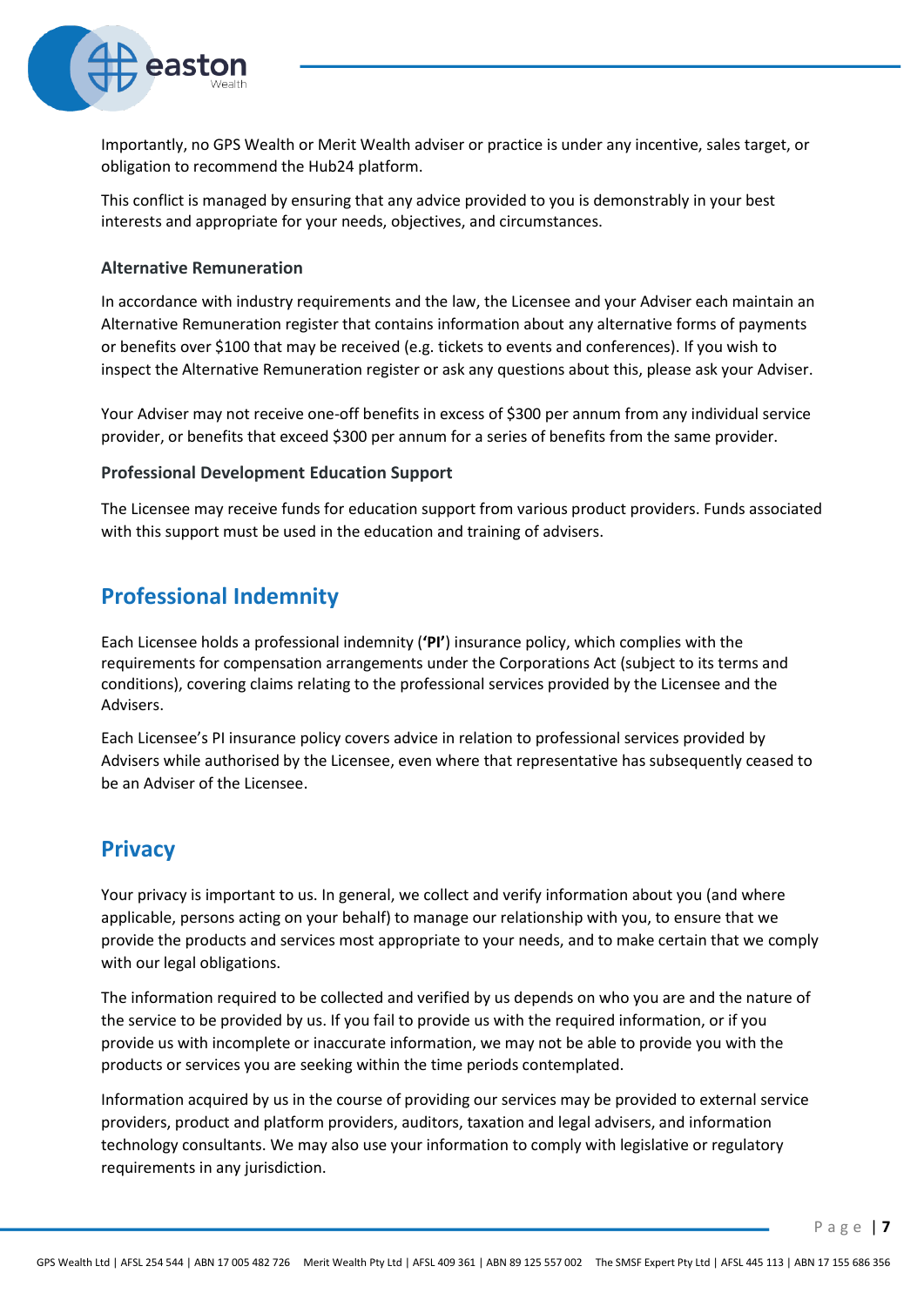

If you think any of the details that we hold are incorrect or out of date, please contact us to correct this. You can always access the personal information held about you by contacting us.

A copy of our privacy policy and privacy collection statement are on our website. Otherwise if you contact us, we can send you a copy.